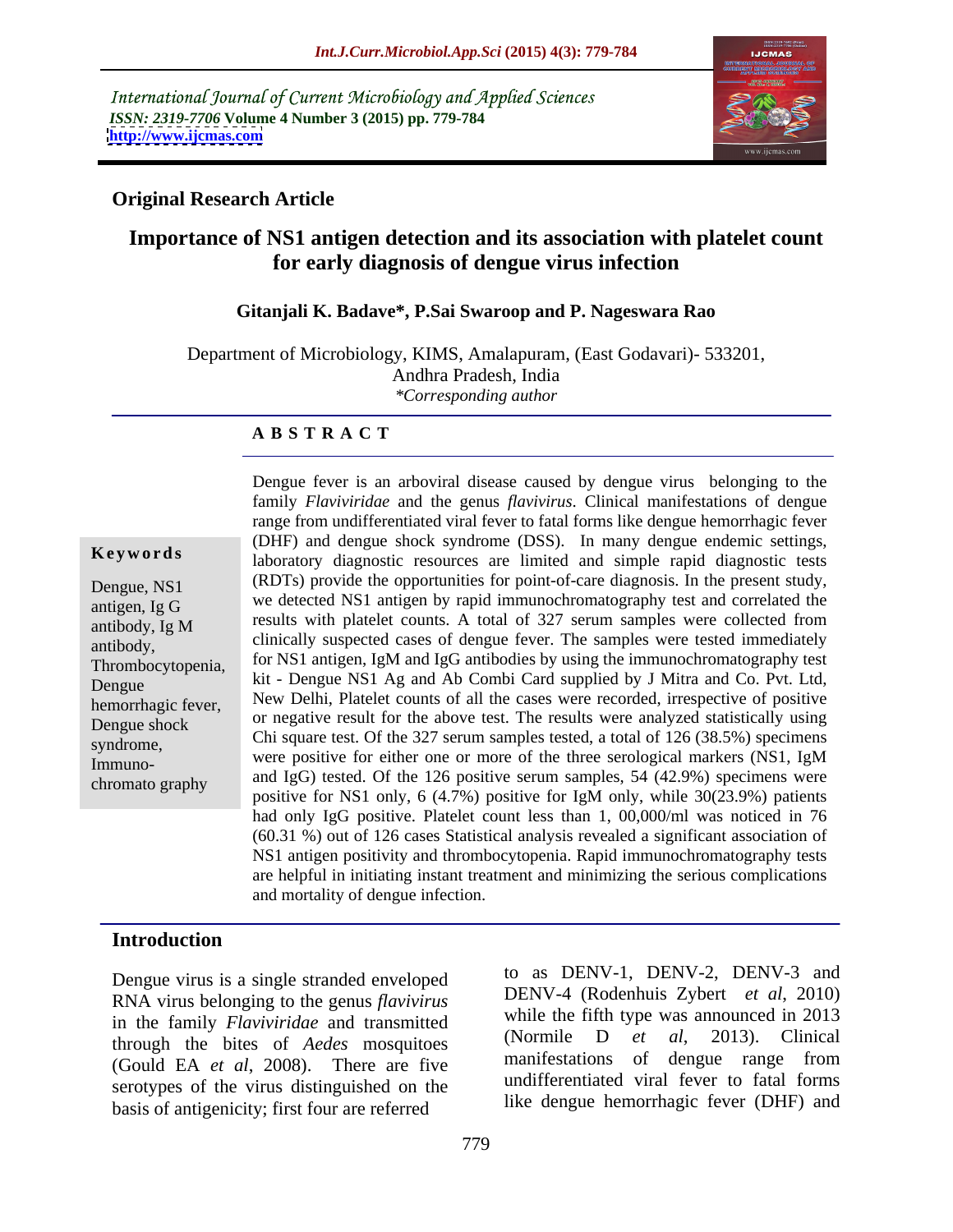dengue shock syndrome (DSS) (Malavige GN *et al*, 2013). As there is no effective antiviral treatment or a vaccine to prevent infection, careful fluid management and monitoring for complications is the only levels on day 3 of infection were associated option available. It is estimated that more with lower platelet counts (Duyen HT et al, than 2.5 billion people are at risk of infection and more than 100 countries markers, platelet count is the only including India have endemic dengue virus supportive laboratory test available in the transmission (Guzman MG *et al*, 2010). As a peripheral areas that can be estimated by result of better fluid management regimes microscopy. and early interventions, the case fatality rates have significantly dropped in many Considering the boundaries of healthcare dengue endemic countries (Magpusao NS *et al*, 2003). Appropriate patient management is achieved when laboratory tests provide an platelet counts and immunochromatography accurate and rapid diagnosis of dengue (ICT)-based dengue serology tests. infection. In many dengue endemic settings, laboratory diagnostic resources are limited and simple rapid diagnostic tests (RDTs)

Zybert *et al*, 2010). **Example 2010** accordance with the manufacturer's

early phase of infection; however patients that present late in the course of infection may have undetectable levels of NS1 Statistical analysis antigen. Dengue IgM antibodies are usually present following 2–5 days of infection and as well as highly specific (Libraty DH *et al*, interpretation.<br>2002). Ju et al. have suggested that platelet

counts along with serum IL-10 levels were the most important variables associated with severe dengue (Ju H *et al*, 2013). Duyen *et al*. have shown that higher NS1 antigen with lower platelet counts (Duyen HT *et al*, 2011). Apart from the dengue specific microscopy.

system in the peripheral areas in a dengue endemic country, we tried to correlate the

# **Materials and Methods**

provide the opportunities for point-of-care The present study was a retrospective study, diagnosis. The conducted in the department of The dengue virus genome contains about July 2014 to December 2014. A total of 327 11,000 nucleotide bases, which code for the serum samples were collected from three different types of protein molecules clinically suspected cases of dengue fever. (C, prM and E) that form the virus particle The samples were tested immediately for and seven other types of protein molecules NS1 antigen, IgM and IgG antibodies by (NS1, NS2a, NS2b, NS3, NS4a, NS4b, using the immunochromatography test kit - NS5) that are only found in infected host Dengue NS1 Ag and Ab Combi Card cells and are required for replication of the supplied by J Mitra and Co. Pvt. Ltd, New virus (Guzman MG *et al*, 2010, Rodenhuis- Delhi, India. The tests were performed in NS1 antigen is present in the serum in the were recorded, irrespective of positive or conducted in the department of Microbiology, KIMS, Amalapuram, from accordance with the manufacturer's instructions. Platelet counts of all the cases negative result for the above test.

## **Statistical analysis**

by combining the results of dengue NS1 Chi square test (STATA version 10.1, antigen and IgM antibody testing, accurate software used for statistical analysis) to diagnosis during acute presentation is study correlation between NS1 antigen achieved ( Blacksell SD *et al*, 2008). NS1 positivity and thrombocytopenia. P value of antigen detection is reported to be sensitive < 0.05 was taken as significant for The results were analyzed statistically using interpretation.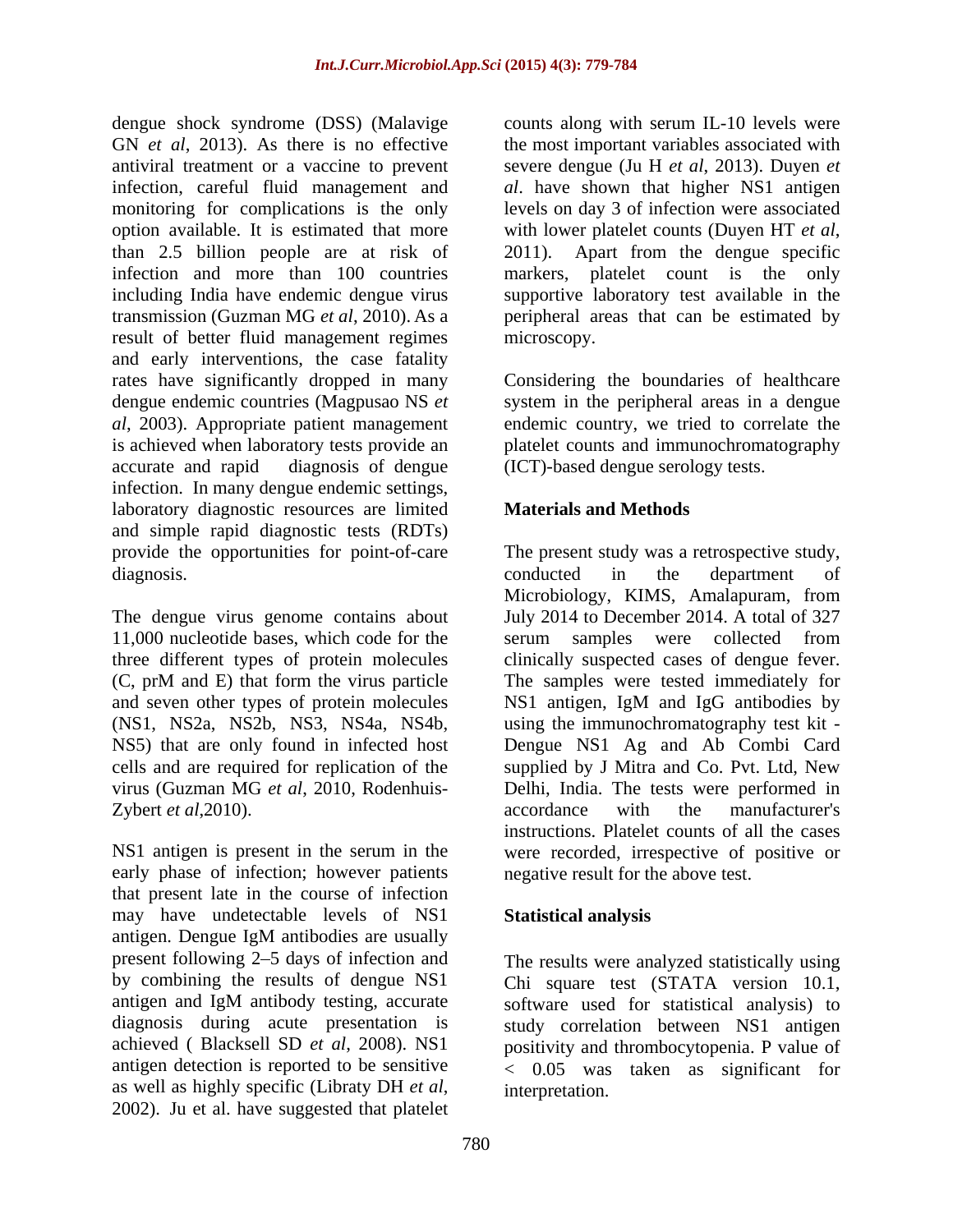Of the 327 serum samples tested, a total of either one or more of the three serological 126 positive serum samples, 54 (42.9%) specimens were positive for NS1 only, 6 30(23.9%) patients had only IgG positive. A combination of more than one serological marker was detected in the remaining 36 2002). samples (Table 1). Platelet count less than 1,<br>00,000/ml was noticed in 76 (60.31 %) out In the present study, a total of 126 (38.5%)

cases that were negative for any of the above dengue specific parameters by the ranging from 15.2% (Kulkarni RD *et al*, immunochromatography test. 18 (8.9%) 2011) to 39.41% (Santosh Tathe *et al*, 2013) immunochromatography test, 18 (8.9%) thrombocytopenia. Statistical analysis for<br>
correlation between NS1 antigen and specimens were positive only for correlation between NS1 antigen and specimens were positive only for platelet count by Chi square test, revealed a significant association of NS1 antigen method. Several studies have reported a positivity and thrombocytonenia in dengue lesser values of 16% (Shrivastava A et al. positivity and thrombocytopenia in dengue infection, as shown in Table 2. 2011), 23.3% (Datta S *et al*, 2010), 30%

Efficient, rapid and accurate diagnosis of dengue is of prime importance for early detection of severe cases, case confirmation, 2013) diseases, outbreak control or for research activity. Dengue infection is common in the tropical countries where several other infections resembling dengue like malaria, based merely on clinical symptoms is unreliable. Therefore dengue can be easily with improved sensitivity of detection when under diagnosed in the absence of adequate combined with an IgM test (Zhang H et al. under diagnosed in the absence of adequate combin<br>and quality laboratory diagnostic methods 2014). and quality laboratory diagnostic methods. Detection of dengue by virus isolation or molecular methods (RT-PCR) are In our study, 4.7% cases were positive for considered as confirmatory tests with high IgM only as well as equal numbers of sensitivity and specificity for the diagnosis samples were positive for NS1 and IgM sensitivity and specificity for the diagnosis of dengue infection (WHO, 2011). However, the need for necessary infrastructure,

**Result and Discussion** technical expertise and high cost of the test, 126 (38.5%) specimens were positive for assays are presently available for the markers (NS1, IgM and IgG) tested. Of the (4.7%) positive for IgM only, while make these methods limited in selected advanced laboratories. Many commercial detection of dengue NS1 antigen, which is a non structural protein of the dengue virus (Costa VG *et al*, 2014**).** NS1 Ag circulates uniformly in all serotypes of dengue virus at a high level during the initial days of illness therefore has a higher detection rate in acute phase sera (Bessof K, 2008; Alcon S, 2002).

of 126 cases (Table 1). out of 327 specimens were positive for Out of the remaining 201 suspected dengue markers (NS1, IgM and IgG) tested. Various cases were reported to have for one or more serological markers of differential diagnosis with other infectious antigen for diagnosis of dengue. NS1 Ag enteric fever are endemic and diagnosis diagnostic utility for dengue infection In the present study, a total of 126 (38.5%) either one or more of the three serological markers (NS1, IgM and IgG) tested. Various studies have reported a seropositivity ranging from 15.2% (Kulkarni RD*et al*, 2011) to 39.41% (Santosh Tathe *et al*, 2013) dengue. In the present study, 42.9% specimens were positive only for NS1antigen, by immunochromatography method. Several studies have reported a lesser values of 16% (Shrivastava <sup>A</sup> *et al*, 2011), 23.3% ( Datta <sup>S</sup> *et al*, 2010) , 30% (Kulkarni RD *et al*, 2011) as well as higher value of even 60 % (Santosh Tathe*et al,* positivity exclusively for NS1 assay is an effective tool for diagnosis of dengue infection, especially within the first four days of illness (Datta S *et al*, 2010). A recent meta-analysis for NS1-based test as a supported the use of single NS1-based test with improved sensitivity of detection when combined with an IgM test (Zhang H *et al,* 2014).

> IgM only as well as equal numbers of samples were positive for NS1 and IgM antibodies. This clearly concludes that we would have missed a few positive cases if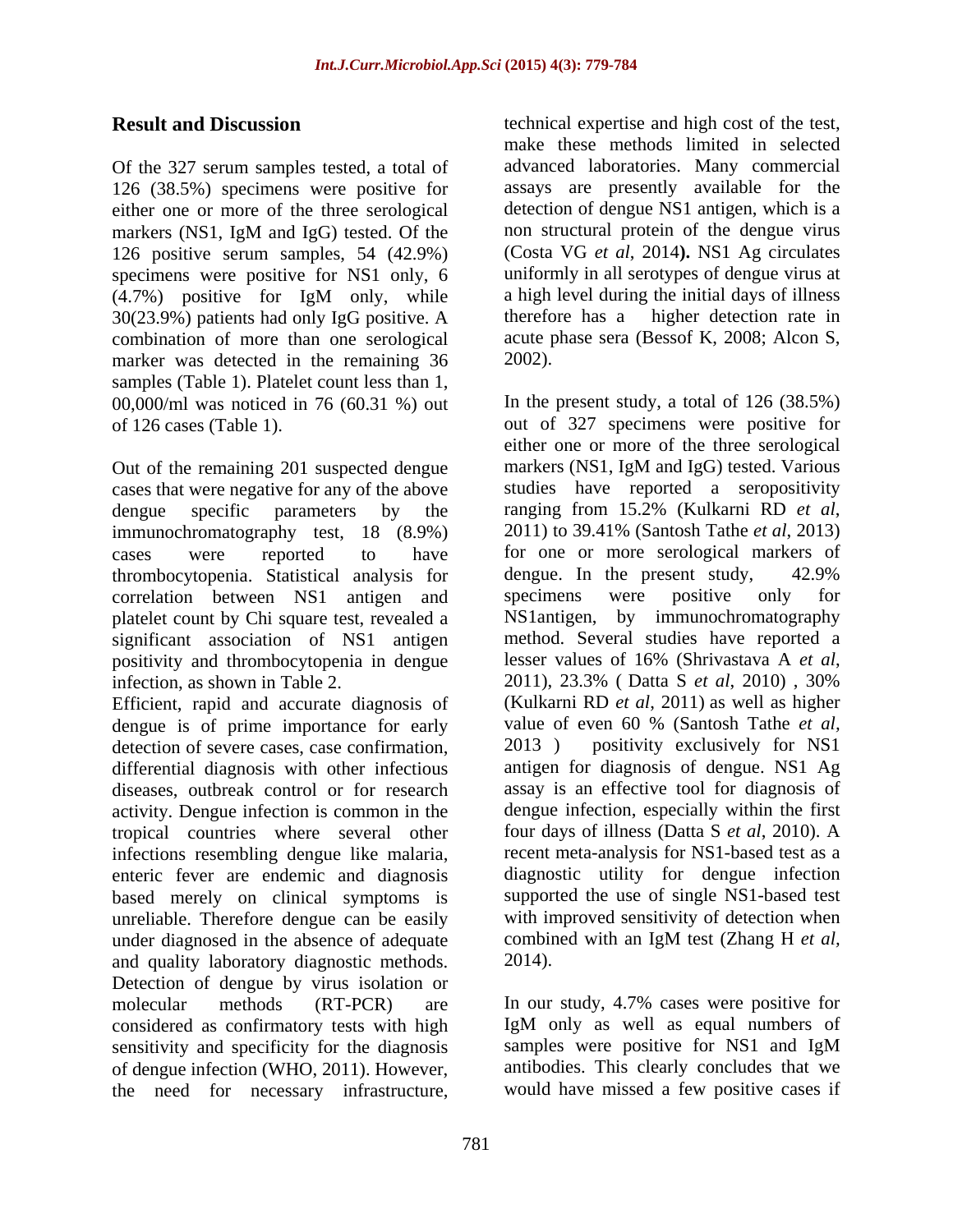only NS1 antigen or only IgM antibodies also report a significant increase in detection performed together in a single sample. (Schilling <sup>S</sup> *et al*, 2004, Ampaiwan <sup>C</sup> *et al*, 2008).

dengue according to the levels of severity: awareness in developing improved elevated level of NS1 antigen have a higher consequently DHF (Libraty DH *et al*, 2002). In the present study, a significant correlation

were detected. Similarly, various studies thrombocytopenia. Various studies also of dengue when both the assays were correlated well with thrombocytopenia was observed between NS1 antigen and concluded that the NS1 alone and with IgM (Kulkarni RD *et al*, 2011, Santosh Tathe *et al*, 2013). The remarkable increase in the worldwide

The revised 2009 WHO criteria classifies burden of dengue has gained increased dengue without warning signs; dengue with diagnostics for dengue infections. The warning signs (abdominal pain, persistent ELISA test shows greater sensitivity in vomiting, fluid accumulation, mucosal detecting dengue-specific antibodies than bleeding, lethargy, liver enlargement, the rapid tests, but rapid tests are quick, easy increasing haematocrit with decreasing to perform, convenient, user friendly, with platelets); and severe dengue (dengue with the results available in a short timeframe. severe plasma leakage, severe bleeding, or Compared with conventional ELISA, rapid organ failure) (WHO, 2009). A rapid immunochromatography test results are decrease in platelet count in parallel with a available within 20 min. This will be very rising haematocrit compared to the baseline helpful in initiating instant treatment and is suggestive of progress to the plasma minimizing the serious complications and leakage or critical phase of the disease mortality of dengue infection. Considering (WHO, 2009). Dengue NS1 antigen levels the increasing load of dengue in our country, have been shown to associate with disease with minimal health care resources at severity. Cases having dengue fever with an primary level, introduction of rapid tests for risk to develop thrombocytopenia and clinically suspected cases would be the need awareness in developing improved speedy and accurate diagnosis of the of the hour.

| <b>Serological</b><br><b>for Dengue</b> |                 | al marker Total positive serum Samples with platelet count<br>e samples (%) n=126 < 1, 00,000 (%) |
|-----------------------------------------|-----------------|---------------------------------------------------------------------------------------------------|
| NS1 Ag                                  | 54 (42.9%)      | 42 (77.7%)                                                                                        |
| IgM only                                | $(4.7\%)$       | $4(66.6\%)$                                                                                       |
|                                         | $(23.9\%)$      | $3(10\%)$                                                                                         |
| $\frac{IgG \text{ only}}{NS1 + IgM}$    | $(4.7\%)$       | $5(83.3\%)$                                                                                       |
| $NS1 + IgG$                             | $24(19.1\%)$    | 18(75%)                                                                                           |
| $NS1 + IgG + IgM$                       | 6 $(4.7\%)$     | $4(66.6\%)$                                                                                       |
| Total positive                          | $126$ $(100\%)$ | 76 (60.31 %)                                                                                      |

**Table.1** Comparison of platelet counts with various serological markers for Dengue infection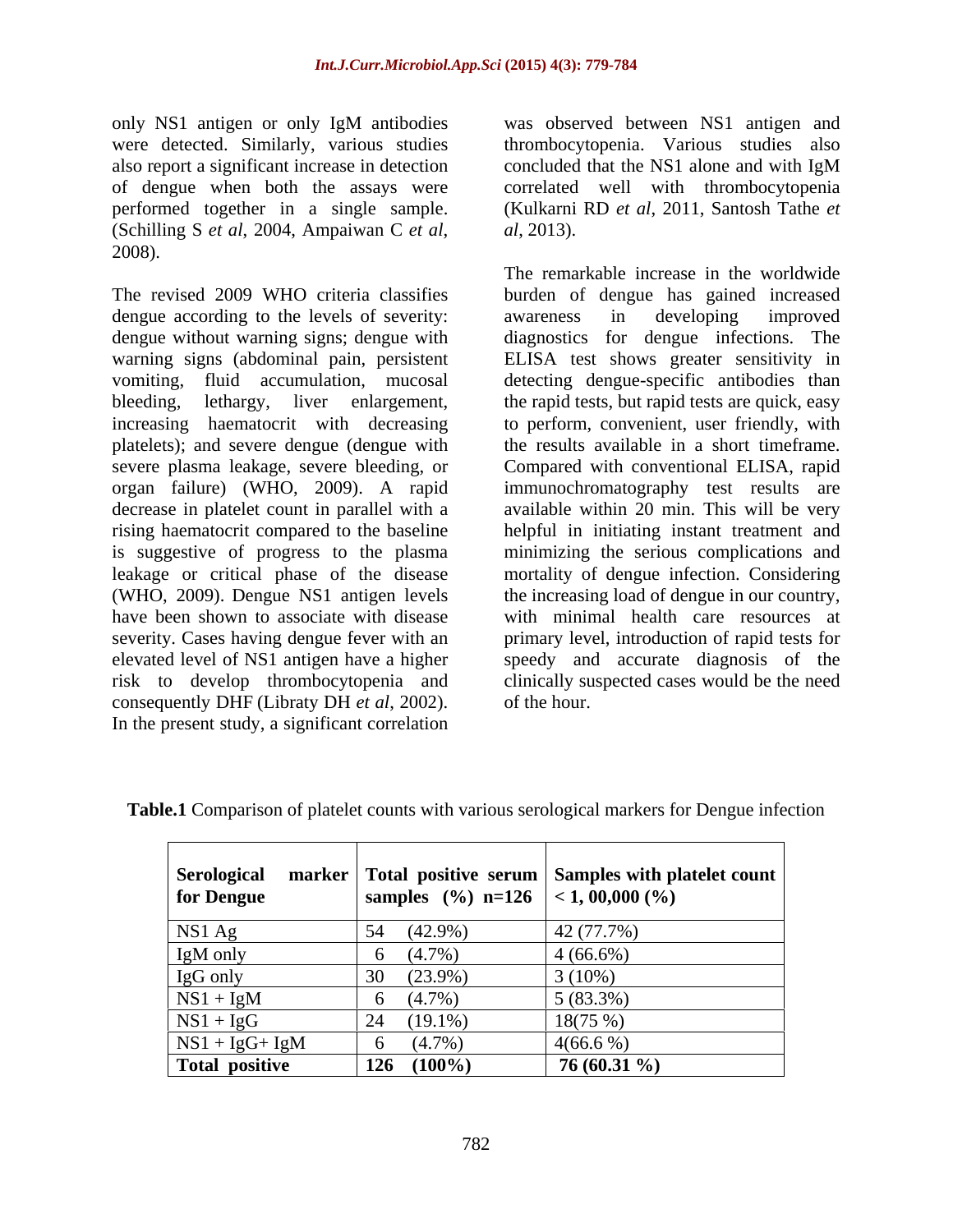### *Int.J.Curr.Microbiol.App.Sci* **(2015) 4(3): 779-784**

| <b>Platelet range</b>          | NS1 positive | NS1 negative |
|--------------------------------|--------------|--------------|
| Platelet count $< 100,000$ /ml | 69           |              |
| Platelet count $> 100,000$ /ml |              | 21'<br>– 1 – |
| <sup>1</sup> Total             | יי           | フマワ<br>⊷     |

**Table.2** Association of platelet counts with NS1 antigen in dengue infection

p value is  $< 0.0001$ , (p value  $< 0.05$  is significant by Chi – Square Test)

- Alcon S, Talarmin A, Debruyne M, Falconar Enzyme-Linked Immunosorbent Assay Specific to Dengue Virus Type 1 Circulation of the Antigen in the Blood  $9(4):e94655$ . during the Acute Phase of Disease in Patients Experiencing Primary or
- Ampaiwan C, Wathanee C, Viroj P, Kanchana T, Sarapee L, Sutee Y. 2008. The use of Nonstructural protein 1 antigen for the early diagnosis during the febrile stage in patients with
- Bessof K, Delorey M, Sun W, Hunsperger E. 2006. Comparison of Two<br>
commercially Available Dengue Virus<br>
203(9):1292-1300. (DENV) NS1 Capture Enzyme-Linked Immunosorbent Assays Using a Single Clinical Sample for Diagnosis of Acute 500–9. DENV Infection. Clin Vaccine  $C_{\text{UZmpon}}$  MC Holstood SP Artsch H at all
- Blacksell SD, Mammen MP, Thongpaseuth S, et al. 2008. Evaluation of the Panbio<br>8(supplement 12):S7–S16 dengue virus nonstructural 1 antigen immunosorbent assays for the the the state of the state of the state of the state of the state of the state of the state of the state of the state of the state of the state of the state of the state of the state of the sta diagnosis of acute dengue infections in

**References** Laos. Diagnostic Microbiology and Infectious Disease; 60(1):43-49

- A, Duebel V, Flamand M. 2002. Nonstructural Protein NS1 Reveals dengue virus detection. PLoS One, Costa VG, Marques-Silva AC, Moreli ML. 2014. A meta-analysis of the diagnostic accuracy of two commercial NS1 antigen ELISA tests for early dengue virus detection. *PLoS One*, 9(4):e94655.
- Secondary Infections. J Clin early diagnosis of dengue virus Microbiol; 40:376-81. infection. Indian J Med Microbiol; Datta S, Wattal C. 2010. Dengue NS1 antigen detection: A useful tool in 28:107 10.
- dengue infection. J Paed Infect Dis;<br>soluble nonstructural protein 1 27:43-8. concentrations in dengue: differential E. 2008. Comparison of Two  $\frac{1}{2}$  immune status I Infect Dis Duyen HT, Ngoc TV, Ha do T, Hang VT, Kieu NT, Young PR, Farrar JJ, Simmons CP, Wolbers M, Wills BA. 2011. Kinetics of plasma viremia and soluble nonstructural protein 1 effects according to serotype and immune status. *<sup>J</sup> Infect Dis*, 203(9)**:**1292-1300.
	- Gould EA, Solomon T. 2008. "Pathogenic flaviviruses". *The Lancet* 371 (9611):  $500 - 9.$
- Immunol; 15: 1513-18.<br>
2010. Dengue: a continuing global Guzman MG, Halstead SB, Artsob H, et al. threat. *Nature Reviews Microbiology*; 8(supplement 12):S7-S16
- detection and immunoglobulin M mothods for developing a higher relation antibody enzyme-linked <sub>namel</sub> for prediction of dengue Ju H, Brasier AR. 2013. Variable selection methods for developing a biomarker panel for prediction of dengue